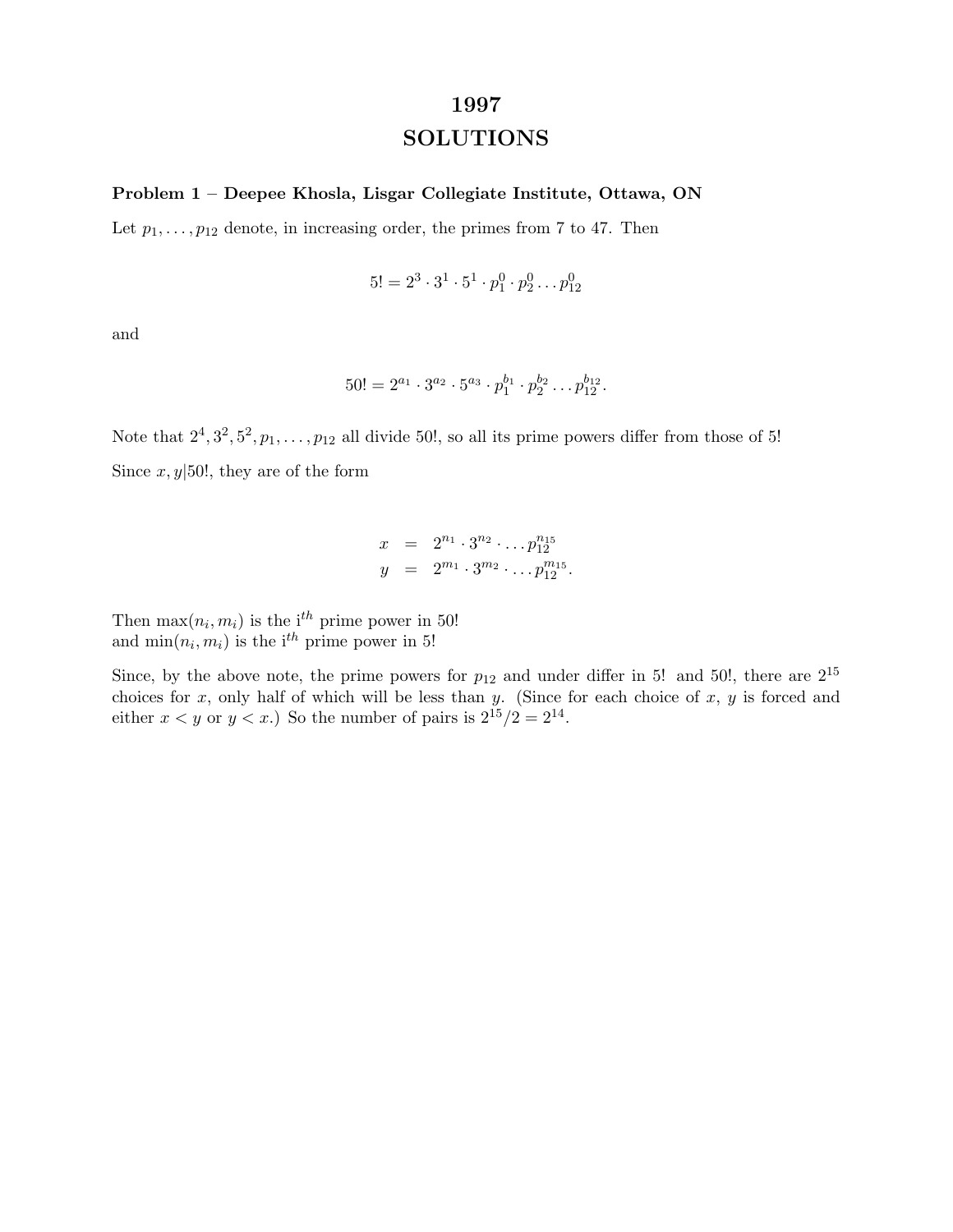#### **Problem 2 – Byung Kuy Chun, Harry Ainlay Composite High School, Edmonton, AB**

Look at the first point of each given unit interval. This point uniquely defines the given unit interval.

<u>Lemma</u>. In any interval  $[x, x + 1)$  there must be at least one of these first points  $(0 \le x \le 49)$ .

<u>Proof</u>. Suppose the opposite. The last first point before x must be  $x - \varepsilon$  for some  $\varepsilon > 0$ . The corresponding unit interval ends at  $x - \varepsilon + 1 < x + 1$ . However, the next given unit interval cannot begin until at least  $x + 1$ .

This implies that points  $(x - \varepsilon + 1, x + 1)$  are not in set A, a contradiction.

∴ There must be a first point in  $[x, x+1)$ .  $\Box$ 

Note that for two first points in intervals  $[x, x+1)$  and  $[x+2, x+3)$  respectively, the corresponding unit intervals are disjoint since the intervals are in the range  $[x, x+2)$  and  $[x+2, x+4)$  respectively.

∴ We can choose a given unit interval that begins in each of

$$
[0,1)[2,3)\ldots[2k,2k+1)\ldots[48,49).
$$

Since there are 25 of these intervals, we can find 25 points which correspond to 25 disjoint unit intervals.

#### **Problem 2 – Colin Percival, Burnaby Central Secondary School, Burnaby, BC**

I prove the more general result, that if  $[0, 2n] = |$ i  $A_i, |A_i| = 1, A_i$  are intervals then  $\exists a_1 \dots a_n$ , such that  $A_{a_i} \bigcap A_{a_j} = \emptyset$ .

Let 
$$
0 < \varepsilon \leq \frac{2}{n-1}
$$
 and let  $b_i = (i-1)(2+\varepsilon), i = 1...n$ . Then

$$
\min\{b_i\} = 0, \max\{b_i\} = (n-1)(2+\varepsilon) \le (n-1)\left(2+\frac{2}{n-1}\right) = (n-1)\left(\frac{2n}{n-1}\right) = 2n.
$$

So all the  $b_i$  are in [0, 2n].

Let  $a_i$  be such that  $b_i \in A_{a_i}$ . Since  $\bigcup A_i = [0, 2n]$ , this is possible.

Then since  $(b_i - b_j) = (i - j)(2 + \varepsilon) \ge 2 + \varepsilon > 2$ , and the  $A_i$  are intervals of length 1, min  $A_{a_i}$  –  $\max A_{a_j} > 2 - 1 - 1 = 0$ , so  $A_{a_i} \bigcap A_{a_j} = \emptyset$ .

Substituting  $n = 25$ , we get the required result. Q.E.D.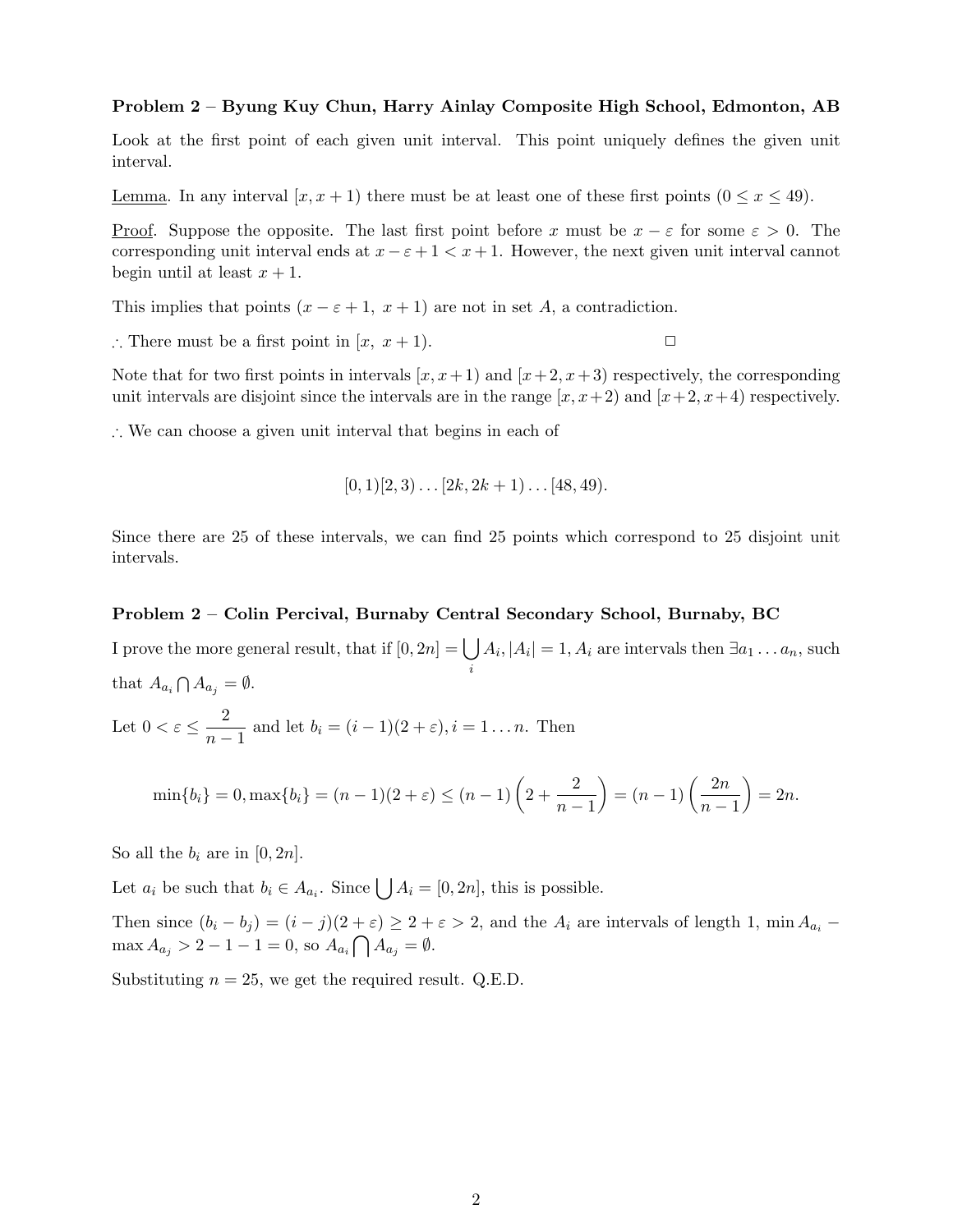Let 
$$
P = \frac{1}{2} \cdot \frac{3}{4} \cdot \dots \cdot \frac{1997}{1998}
$$
. Then  $\frac{1}{2} > \frac{1}{3}$  because  $2 < 3$ ,  $\frac{3}{4} > \frac{3}{5}$  because  $4 < 5, \dots$ ,  
\n $\dots \frac{1997}{1998} > \frac{1997}{1999}$  because  $1998 < 1999$ .  
\nSo  
\n $P > \frac{1}{3} \cdot \frac{3}{5} \cdot \dots \cdot \frac{1997}{1999} = \frac{1}{1999}$ .  
\nAlso  $\frac{1}{2} < \frac{2}{3}$  because  $1 \cdot 3 < 2 \cdot 2$ ,  $\frac{3}{4} < \frac{4}{5}$  because  $3 \cdot 5 < 4 \cdot 4, \dots$   
\n $\frac{1997}{1998} < \frac{1998}{1999}$  because  $1997 \cdot 1999 = 1998^2 - 1 < 1998^2$ .  
\nSo  $P < \frac{2}{3} \cdot \frac{4}{5} \cdot \dots \cdot \frac{1998}{1999} = \underbrace{\left(\frac{2}{1} \cdot \frac{4}{3} \cdot \frac{6}{5} \cdot \dots \cdot \frac{1998}{1997}\right)}_{\frac{1}{P}}$   
\nHence  $P^2 < \frac{1}{1999} < \frac{1}{1936} = \frac{1}{44^2}$  and  $P < \frac{1}{44}$ .  
\nThen (1) and (2) give  $\frac{1}{1999} < P < \frac{1}{44}$  (q.e.d.)

Problem 3 – Mihaela Enachescu, Dawson College, Montréal, PQ

**Problem 4 – Joel Kamnitzer, Earl Haig Secondary School, North York, ON**



Consider a translation which maps D to A. It will map  $0 \to 0'$  with  $\overline{OO'} = \overline{DA}$ , and C will be mapped to B because  $\overline{CB} = \overline{DA}$ .

This translation keeps angles invariant, so  $\angle AO'B = \angle DOC = 180^\circ - \angle AOB$ .

∴  $AOBO'$  is a cyclic quadrilateral.

∴  $\angle ODC = \angle O'AB = \angle O'OB$ 

but, since  $O'O$  is parallel to  $BC$ ,

$$
\angle O'OB = \angle OBC
$$
  

$$
\therefore \angle ODC = \angle OBC.
$$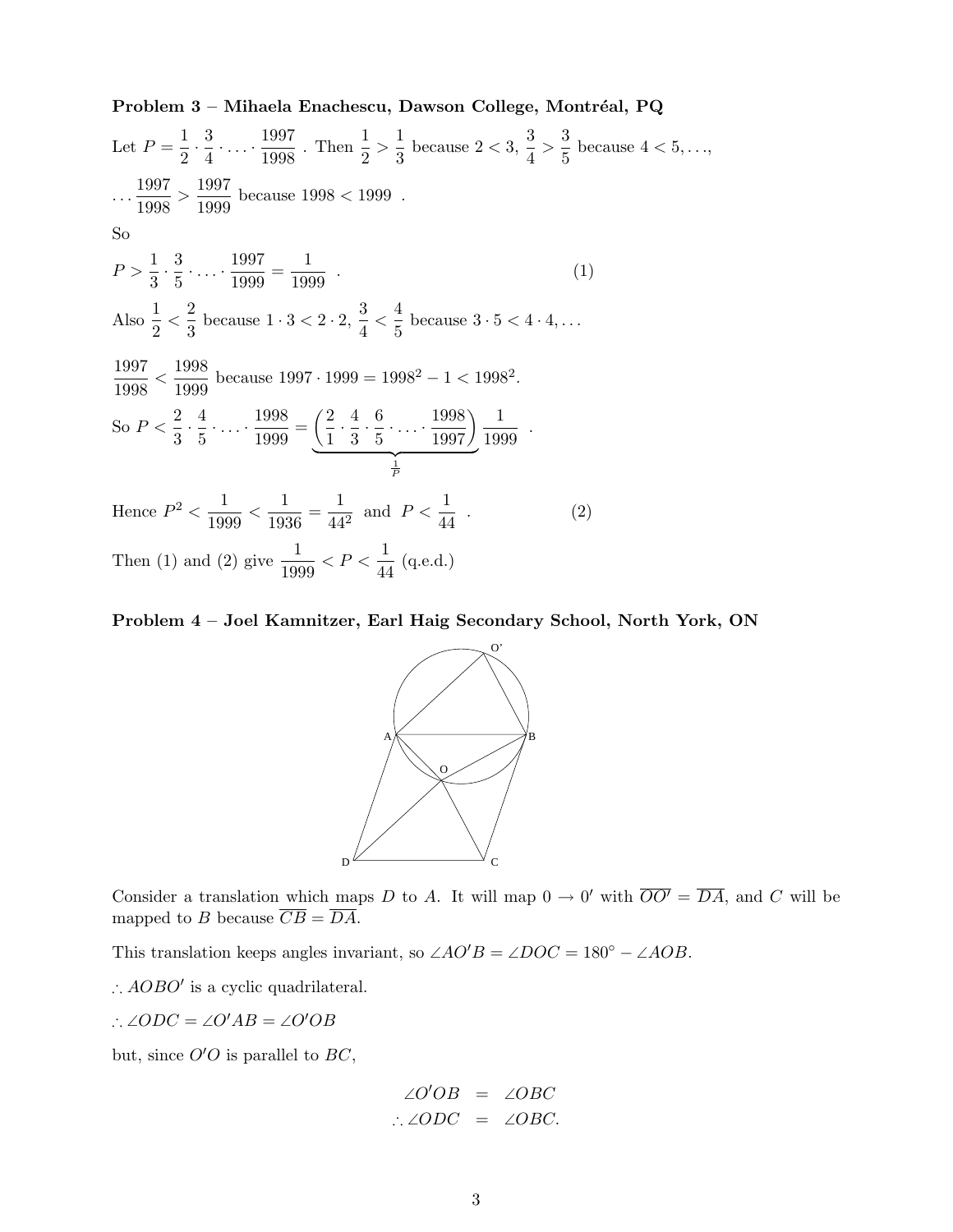**Problem 4 – Adrian Chan, Upper Canada College, Toronto, ON**



Let  $\angle AOB = \theta$  and  $\angle BOC = \alpha$ . Then  $\angle COD = 180^\circ - \theta$  and  $\angle AOD = 180^\circ - \alpha$ .

Since  $AB = CD$  (parallelogram) and  $\sin \theta = \sin(180^\circ - \theta)$ , the sine law on  $\triangle OCD$  and  $\triangle OAB$ gives

$$
\frac{\sin \angle CDO}{OC} = \frac{\sin(180^\circ - \theta)}{CD} = \frac{\sin \theta}{AB} = \frac{\sin \angle ABO}{OA}
$$

$$
\frac{OA}{OC} = \frac{\sin \angle ABO}{\sin \angle CDO}.
$$
(1)

so

Similarily, the sine law on  $\triangle OBC$  and  $\triangle OAD$  gives

$$
\frac{\sin \angle CBO}{OC} = \frac{\sin \alpha}{BC} = \frac{\sin(180^\circ - \alpha)}{AD} = \frac{\sin \angle ADO}{OA}
$$

$$
\frac{OA}{OC} = \frac{\sin \angle ADO}{\sin \angle CBO}.
$$
(2)

so

Equations (1) and (2) show that  $\sin \angle ABO \cdot \sin \angle CBO = \sin \angle ADO \cdot \sin \angle CDO$  hence

$$
\frac{1}{2}[\cos(\angle ABO + \angle CBO) - \cos(\angle ABO - \angle CBO)] = \frac{1}{2}[\cos(\angle ADO + \angle CDO) - \cos(\angle ADO - \angle CDO)].
$$

Since ∠ADC = ∠ABC(parallelogram) and ∠ADO + ∠CDO = ∠ADC and ∠ABO + ∠CBO =  $\angle ABC$  it follows that  $\cos(\angle ABO - \angle CBO) = \cos(\angle ADO - \angle CDO)$ .

There are two cases to consider.

Case (i): ∠ABO – ∠CBO = ∠ADO – ∠CDO.

Since ∠ABO + ∠CBO = ∠ADO + ∠CDO, subtracting gives  $2 \angle CBO = 2 \angle CDO$  so ∠CBO =  $\angle CDO$ , and we are done.

Case (ii): ∠ABO – ∠CBO = ∠CDO – ∠ADO.

Since we know that  $\angle ABO + \angle CBO = \angle CDO + \angle ADO$ , adding gives 2  $\angle ABO = 2 \angle CDO$  so  $\angle ABO = \angle CDO$  and  $\angle CBO = \angle ADO$ .

Substituting this into (1), it follows that  $OA = OC$ .

Also,  $∠ADO + ∠ABO = ∠CBO + ∠ABO = ∠ABC$ .

Now,  $\angle ABC = 180^\circ - \angle BAD$  since  $ABCD$  is a parallelogram.

Hence  $\angle BAD + \angle ADO + \angle ABO = 180°$  so  $\angle DOB = 180°$  and D, O, B are collinear.

We now have the diagram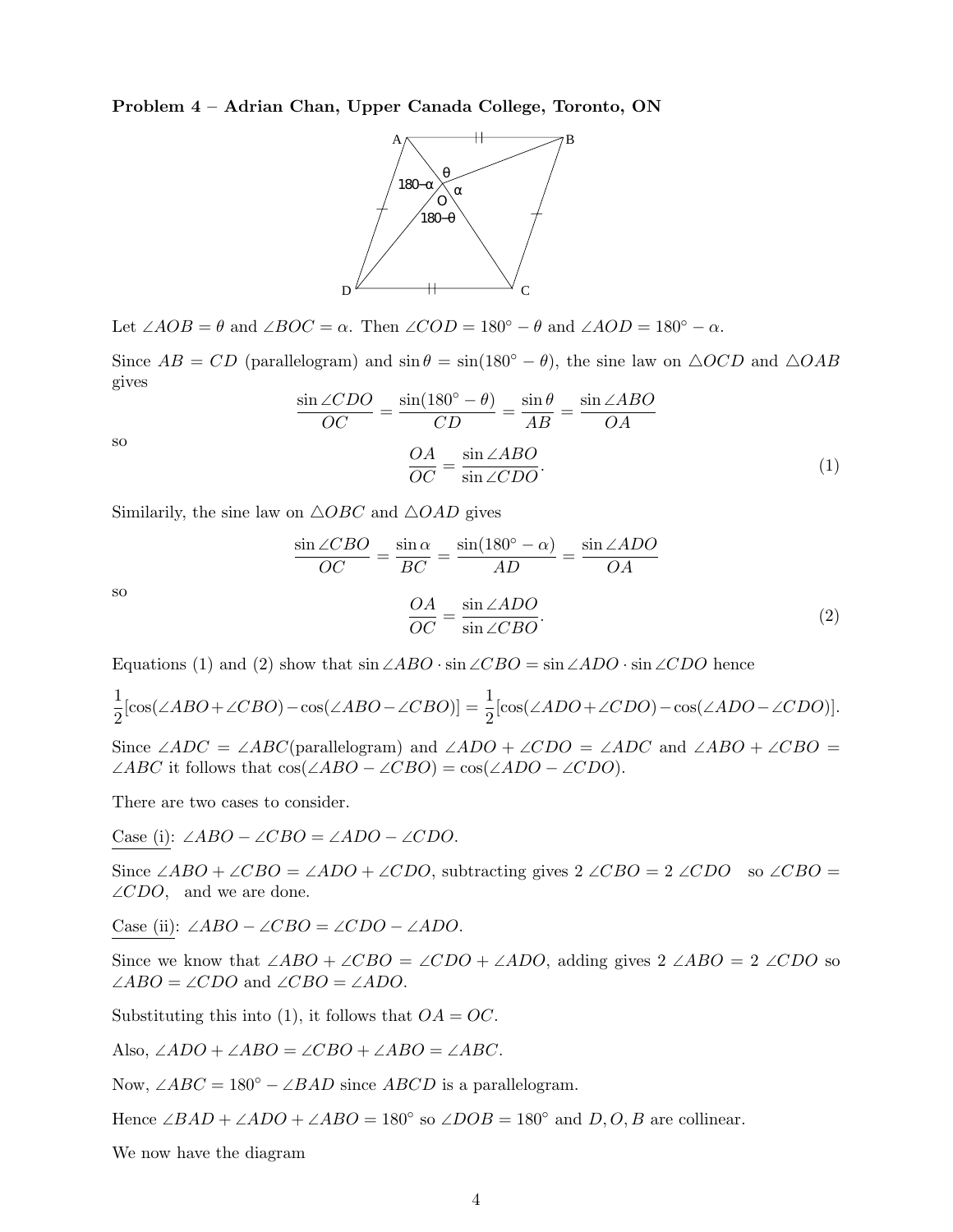

Then  $\angle COD + \angle BOC = 180^\circ$ , so  $\angle BOC = \theta = \angle AOB$ .

 $\triangle AOB$  is congruent to  $\triangle COB$  (SAS, OB is common,  $\angle AOB = \angle COB$  and  $AO = CO$ ), so ∠ABO = ∠CBO. Since also ∠ABO = ∠CDO we conclude that ∠CBO = ∠CDO.

Since it is true in both cases, then ∠CBO = ∠CDO.

Q.E.D.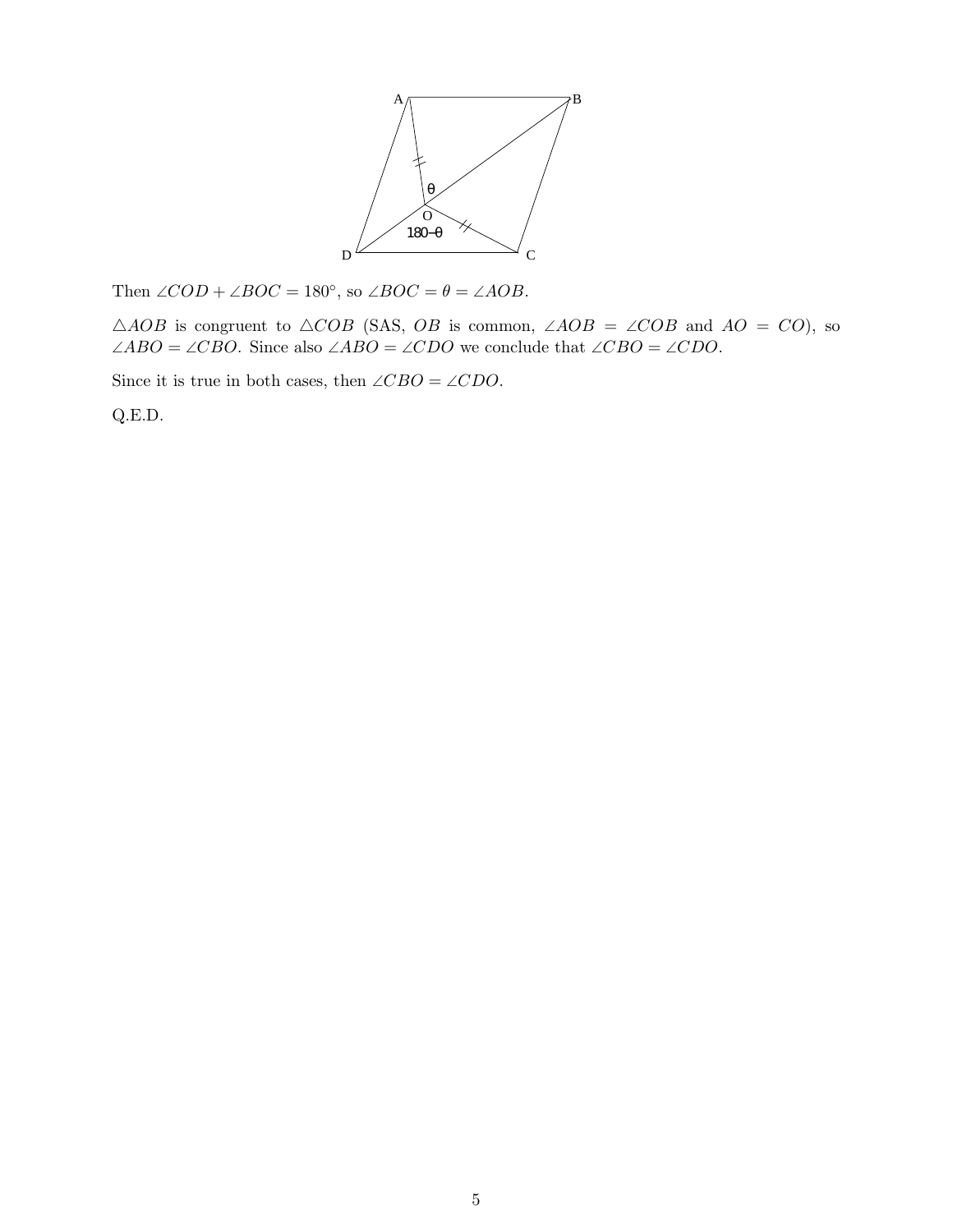## **Problem 5 – Sabin Cautis, Earl Haig Secondary School, North York, ON**

We first note that

$$
k3 + 9k2 + 26k + 24 = (k + 2)(k + 3)(k + 4).
$$

Let 
$$
S(n) = \sum_{k=0}^{n} \frac{(-1)^k {n \choose k}}{k^2 + 9k^2 + 26k + 24}
$$
.

Then

$$
S(n) = \sum_{k=0}^{n} \frac{(-1)^{k} n!}{k! (n-k)! (k+2)(k+3)(k+4)}
$$
  
= 
$$
\sum_{k=0}^{n} \left( \frac{(-1)^{k} (n+4)!}{(k+4)! (n-k)!} \right) \times \left( \frac{k+1}{(n+1)(n+2)(n+3)(n+4)} \right).
$$

Let

$$
T(n) = (n+1)(n+2)(n+3)(n+4)S(n) = \sum_{k=0}^{n} \left( (-1)^k \binom{n+4}{k+4} (k+1) \right).
$$

Now, for  $n \geq 1$ ,

$$
\sum_{i=0}^{n} (-1)^{i} \binom{n}{i} = 0 \tag{*}
$$

since

$$
(1-1)^n = {n \choose 0} - {n \choose 1} + {n \choose 2} + \ldots + (-1)^n {n \choose n} = 0.
$$

Also

$$
\sum_{i=0}^{n} (-1)^{i} \binom{n}{i} i = \sum_{i=1}^{n} (-1)^{i} \frac{i \cdot n!}{i! \cdot (n-i)!} + (-1)^{0} \cdot \frac{0 \cdot n!}{0! \cdot n!}
$$
  
\n
$$
= \sum_{i=1}^{n} (-1)^{i} \frac{n!}{(i-1)!(n-i)!}
$$
  
\n
$$
= \sum_{i=1}^{n} (-1)^{i} n \binom{n-1}{i-1}
$$
  
\n
$$
= n \sum_{i=1}^{n} (-1)^{i} \binom{n-1}{i-1}
$$
  
\n
$$
= -n \sum_{i=1}^{n} (-1)^{i-1} \binom{n-1}{i-1}.
$$